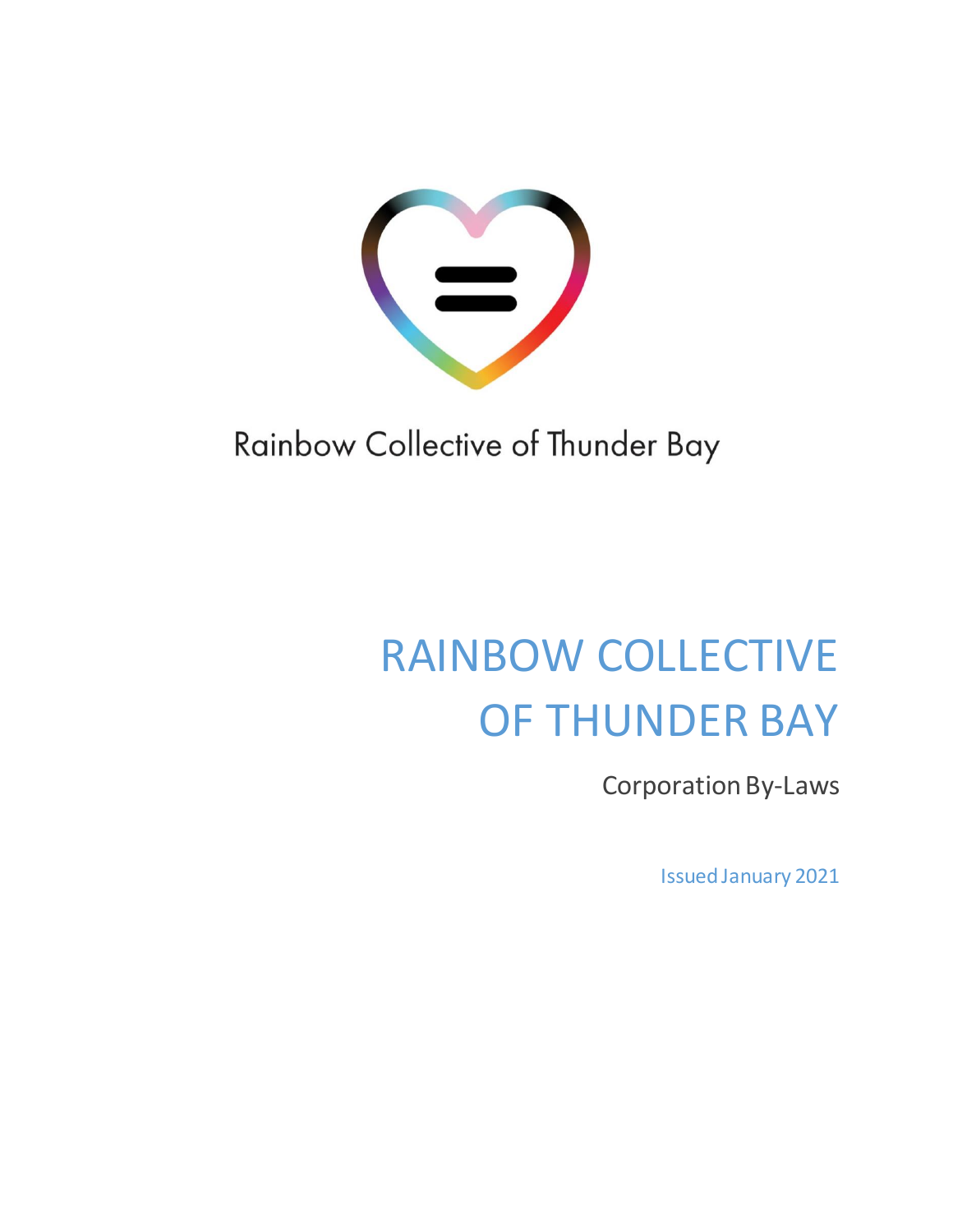

A by-law relating generally to the conduct of the affairs of

# **Rainbow Collective of Thunder Bay**

(the "Corporation")

**BE IT ENACTED** as a by-law of the Corporation as follows:

## 1. **Definitions**

In this by-law and all other by-laws of the Corporation, unless the context otherwise requires:

"**Act**" means the *Canada Not-For-Profit Corporations Act* S.C. 2009, c. 23 including the Regulations made pursuant to the Act, and any statute or regulations that may be substituted, as amended from time to time;

"**articles**" means the original or restated articles of incorporation or articles of amendment, amalgamation, continuance, reorganization, arrangement or revival of the Corporation;

"**board**" means the board of directors of the Corporation and "director" means a member of the board;

"**by-law**" means this by-law and any other by-law of the Corporation as amended and which are, from time to time, in force and effect;

"**meeting of members**" includes an annual meeting of members or a special meeting of members; "special meeting of members" includes a meeting of any class or classes of members and a special meeting of all members entitled to vote at an annual meeting of members;

"**ordinary resolution**" means a resolution passed by a majority of not less than 50% plus 1 of the votes cast on that resolution;

"**proposal**" means a proposal submitted by a member of the Corporation that meets the requirements of section 163 (Member Proposals) of the Act;

"**Regulations**" means the regulations made under the Act, as amended, restated or in effect from time to time; and

"**special resolution**" means a resolution passed by a majority of not less than two-thirds (2/3) of the votes cast on that resolution.

### 2. **Interpretation**

In the interpretation of this by-law, words in the singular include the plural and vice-versa, words in one gender include all genders, and "person" includes an individual, body corporate, partnership, trust and unincorporated organization.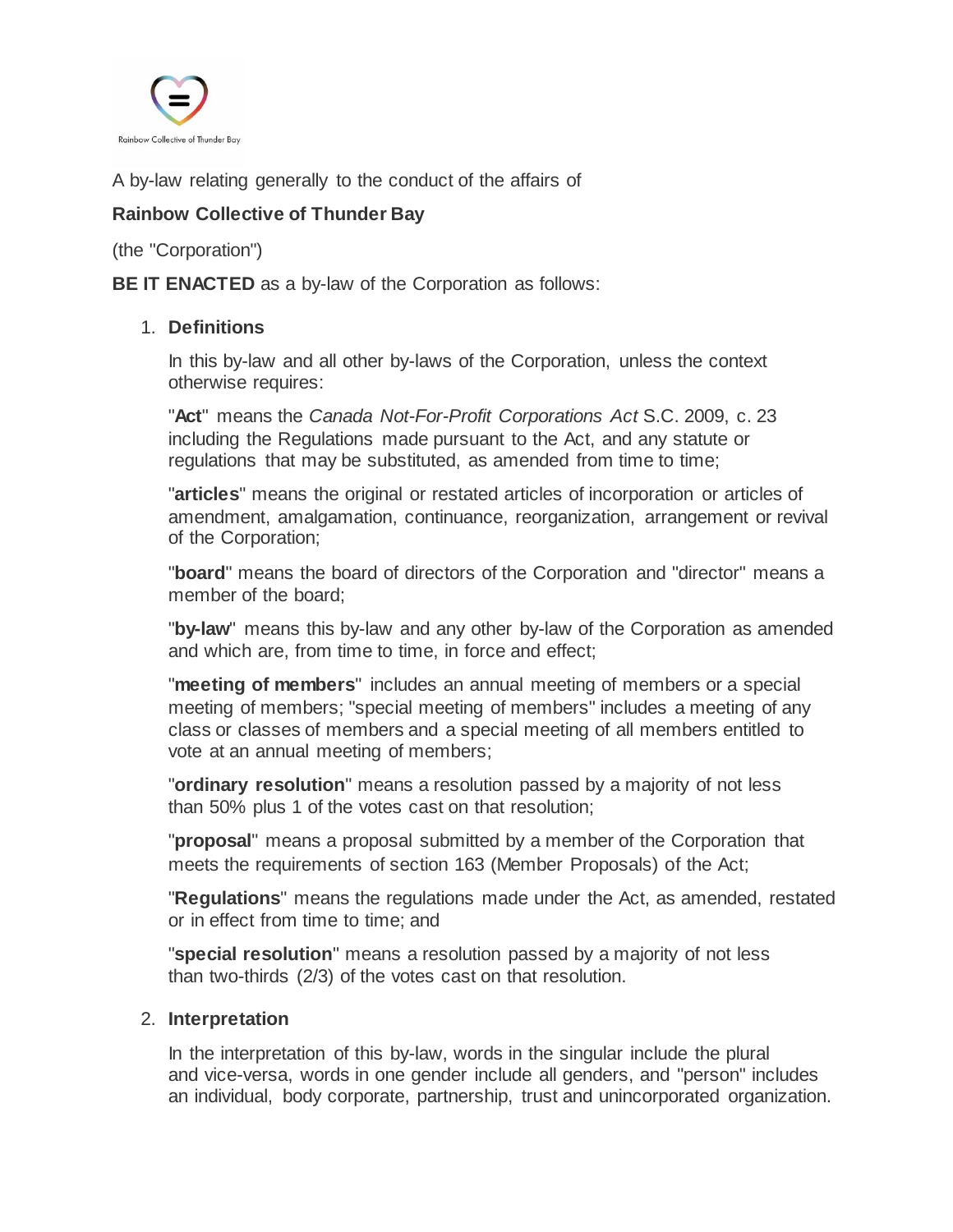

Other than as specified above, words and expressions defined in the Act have the same meanings when used in these by-laws.

## 3. **Corporate Seal**

The Corporation may have a corporate seal in the form approved from time to time by the board. If a corporate seal is approved by the board, the secretary of the Corporation shall be the custodian of the corporate seal.

### 4. **Execution of Documents**

Deeds, transfers, assignments, contracts, obligations and other instruments in writing requiring execution by the Corporation may be signed by any two (2) of its officers or directors. In addition, the board may from time to time direct the manner in which and the person or persons by whom a particular document or type of document shall be executed. Any person authorized to sign any document may affix the corporate seal (if any) to the document. Any signing officer may certify a copy of any instrument, resolution, by-law or other document of the Corporation to be a true copy thereof.

## 5. **Financial Year End**

The financial year-end of the Corporation shall be December 31 in each year.

### 6. **Banking Arrangements**

The banking business of the Corporation shall be transacted at such bank, trust company or other firm or corporation carrying on a banking business in Canada or elsewhere as the board of directors may designate, appoint or authorize from time to time by resolution. The banking business or any part of it shall be transacted by an officer or officers of the Corporation and/or other persons as the board of directors may by resolution from time to time designate, direct or authorize.

### 7. **Annual Financial Statements**

The Corporation may, instead of sending copies of the annual financial statements and other documents referred to in subsection 172(1) (Annual Financial Statements) of the Act to the members, publish a notice to its members stating that the annual financial statements and documents provided in subsection 172(1) are available at the registered office of the Corporation and any member may, on request, obtain a copy free of charge at the registered office or by prepaid mail.

### 8. **Membership Conditions**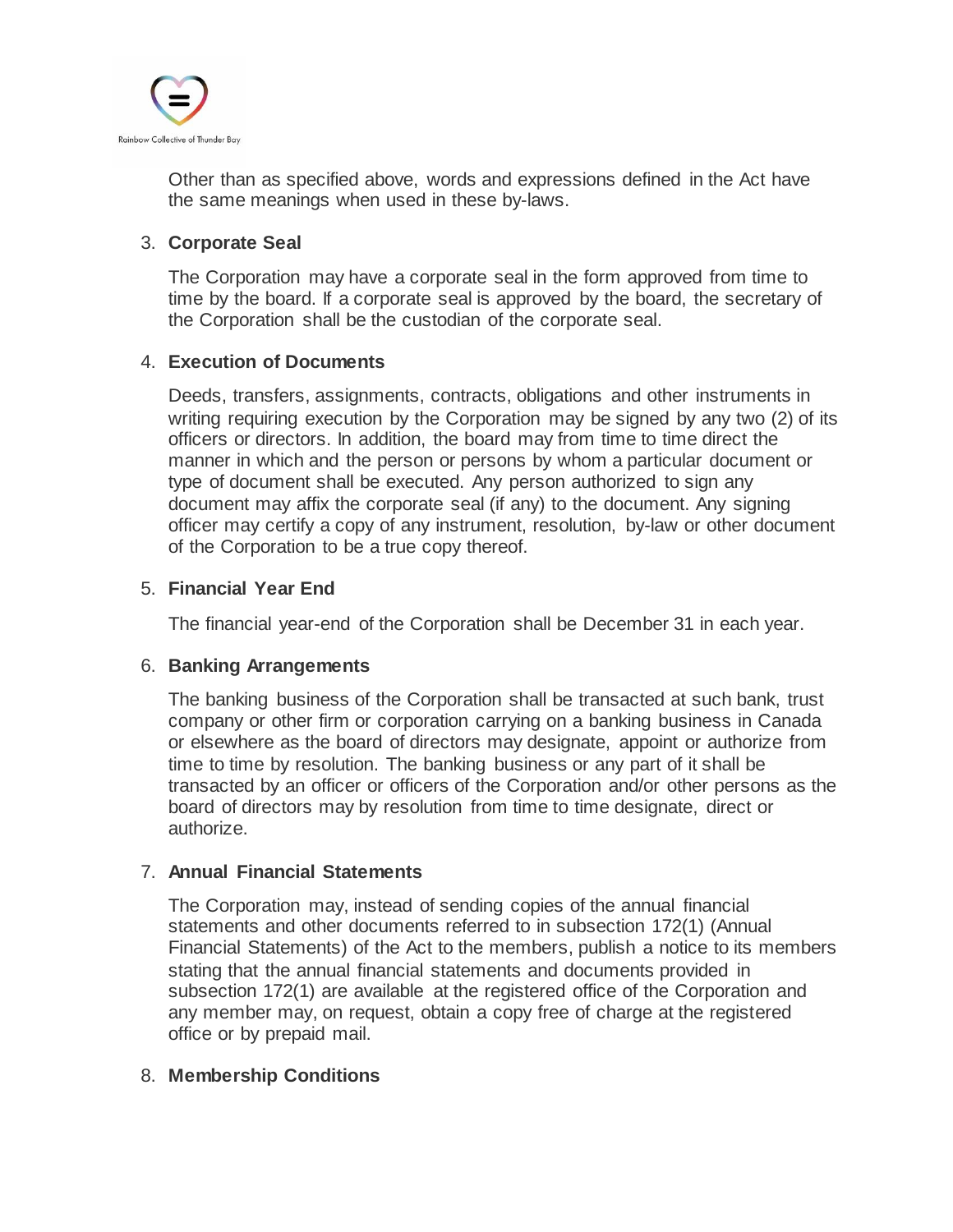

Subject to the articles, there shall be one class of members in the Corporation. Membership in the Corporation shall be available to persons interested in furthering the Corporation's purposes and who have applied for and been accepted into membership in the Corporation by resolution of the board or in such other manner as may be determined by the board. Each member shall be entitled to receive notice of, attend and vote at all meetings of the members of the Corporation.

Pursuant to subsection 197(1) (Fundamental Change) of the Act, a special resolution of the members is required to make any amendments to this section of the by-laws if those amendments affect membership rights and/or conditions described in paragraphs 197(1)(e), (h), (l) or (m).

#### 9. **Transferring Membership**

A membership may only be transferred to the Corporation. Pursuant to Section 197(1) (Fundamental Change) of the Act, a special resolution of the members is required to make any amendment to add, change or delete this section of the by-laws.

#### 10.**Notice of Members Meeting**

Notice of the time and place of a meeting of members shall be given to each member entitled to vote at the meeting by telephonic, electronic or other communication facility to each member entitled to vote at the meeting, during a period of 21 to 35 days before the day on which the meeting is to be held. If a member requests that the notice be given by non-electronic means, the notice will be sent by mail, courier or personal delivery.

Pursuant to subsection 197(1) (Fundamental Change) of the Act, a special resolution of the members is required to make any amendment to the by-laws of the Corporation to change the manner of giving notice to members entitled to vote at a meeting of members.

#### 11.**Members Calling a Members' Meeting**

The board of directors shall call a special meeting of members in accordance with Section 167 of the Act, on written requisition of members carrying not less than 5% of the voting rights. If the directors do not call a meeting within twentyone (21) days of receiving the requisition, any member who signed the requisition may call the meeting.

#### 12.**Absentee Voting at Members' Meetings**

Pursuant to Section 171(1) of the Act, a member entitled to vote at a meeting of members may vote by proxy by appointing in writing a proxyholder, and one or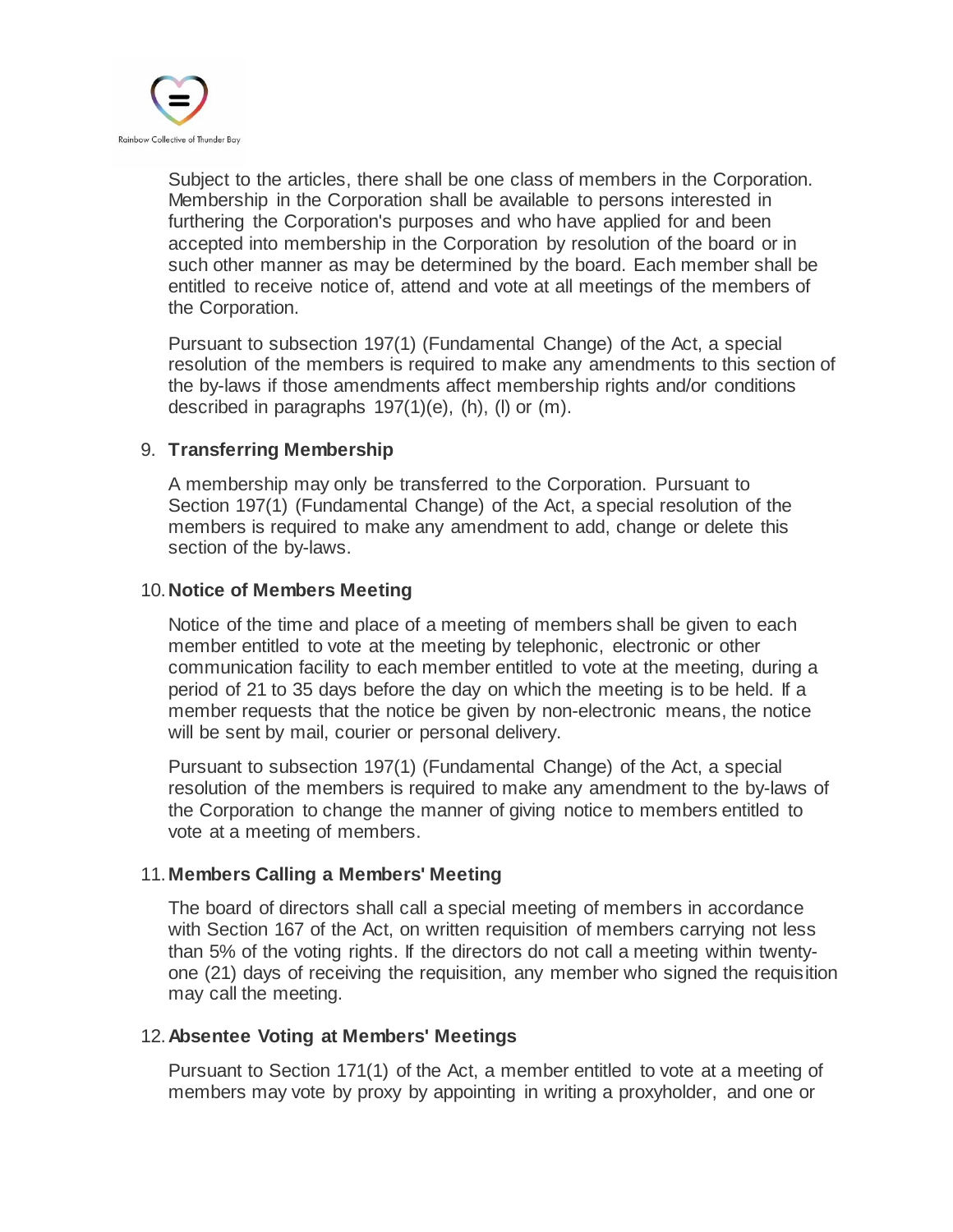

more alternate proxyholders, who are not required to be members, to attend and act at the meeting in the manner and to the extent authorized by the proxy and with the authority conferred by it subject to the following requirements:

- a. a proxy is valid only at the meeting in respect of which it is given or at a continuation of that meeting after an adjournment;
- b. a member may revoke a proxy by depositing an instrument or act in writing executed or, in Quebec, signed by the member or by their agent or mandatary
	- i. at the registered office of the corporation no later than the last business day preceding the day of the meeting, or the day of the continuation of that meeting after an adjournment of that meeting, at which the proxy is to be used, or
	- ii. with the chairperson of the meeting on the day of the meeting or the day of the continuation of that meeting after an adjournment of that meeting;
- c. a proxyholder or an alternate proxyholder has the same rights as the member by whom they were appointed, including the right to speak at a meeting of members in respect of any matter, to vote by way of ballot at the meeting, to demand a ballot at the meeting and, except where a proxyholder or an alternate proxyholder has conflicting instructions from more than one member, to vote at the meeting by way of a show of hands;
- d. if a form of proxy is created by a person other than the member, the form of proxy shall
	- i. indicate, in bold-face type,
		- A. the meeting at which it is to be used,
		- B. that the member may appoint a proxyholder, other than a person designated in the form of proxy, to attend and act on their behalf at the meeting, and
		- C. instructions on the manner in which the member may appoint the proxyholder,
	- ii. contain a designated blank space for the date of the signature,
	- iii. provide a means for the member to designate some other person as proxyholder, if the form of proxy designates a person as proxyholder,
	- iv. provide a means for the member to specify that the membership registered in their name is to be voted for or against each matter, or group of related matters, identified in the notice of meeting, other than the appointment of a public accountant and the election of directors,
	- v. provide a means for the member to specify that the membership registered in their name is to be voted or withheld from voting in respect of the appointment of a public accountant or the election of directors, and
	- vi. state that the membership represented by the proxy is to be voted or withheld from voting, in accordance with the instructions of the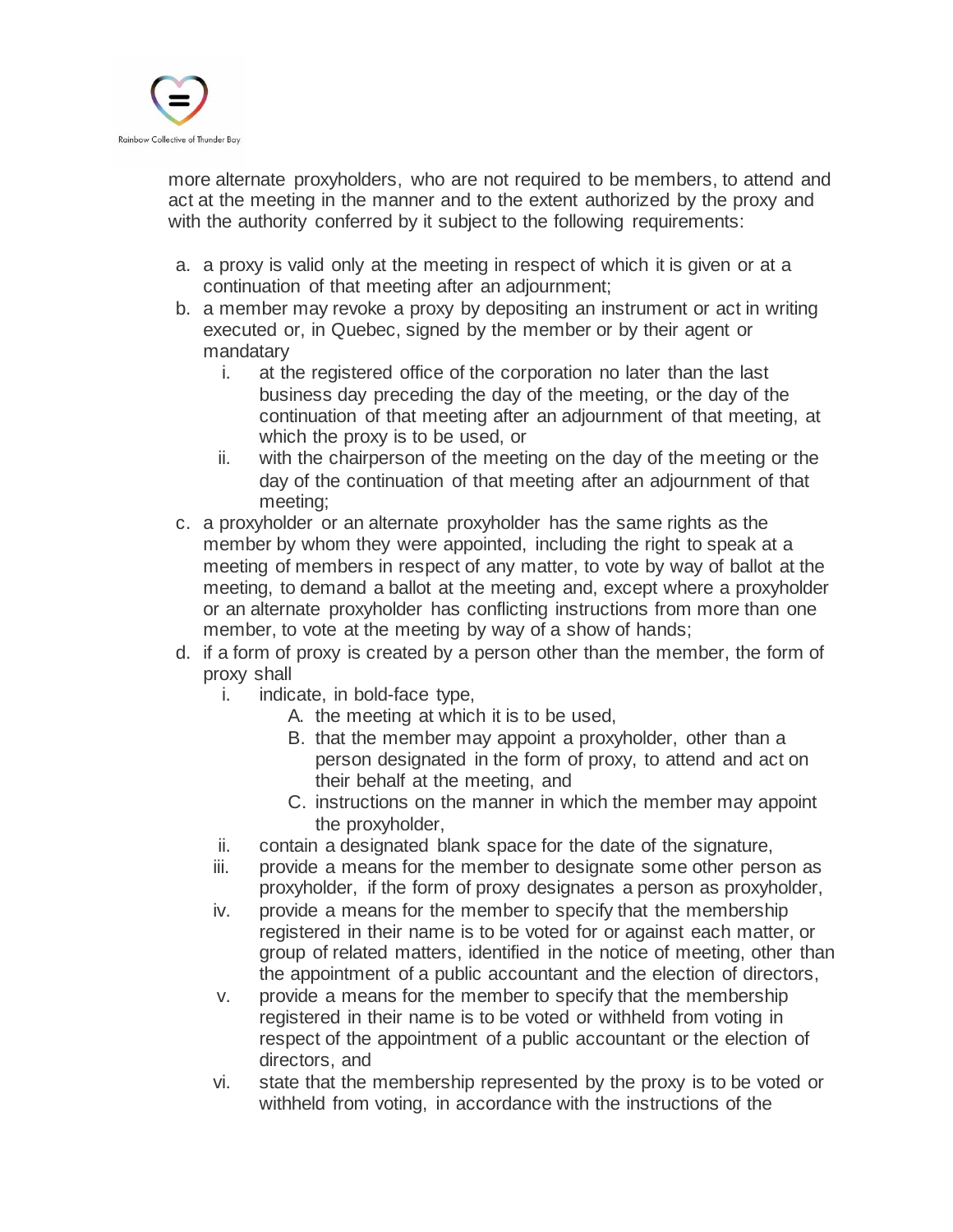

member, on any ballot that may be called for and that, if the member specifies a choice under subparagraph (iv) or (v) with respect to any matter to be acted on, the membership is to be voted accordingly;

- e. a form of proxy may include a statement that, when the proxy is signed, the member confers authority with respect to matters for which a choice is not provided in accordance with subparagraph (*d*)(iv) only if the form of proxy states, in bold-face type, how the proxyholder is to vote the membership in respect of each matter or group of related matters;
- f. if a form of proxy is sent in electronic form, the requirements that certain information be set out in bold-face type are satisfied if the information in question is set out in some other manner so as to draw the addressee's attention to the information; and
- g. a form of proxy that, if signed, has the effect of conferring a discretionary authority in respect of amendments to matters identified in the notice of meeting or other matters that may properly come before the meeting must contain a specific statement to that effect.

Pursuant to Section 197(1) of the Act, a special resolution of the members (and if Section 199 applies, a special resolution of each class of members) is required to make any amendment to the articles or by-laws of the Corporation to change this method of voting by members not in attendance at a meeting of members.

### 13.**Membership Dues**

Members shall be notified in writing of the membership dues at any time payable by them and, if any are not paid within one (1) calendar month of the membership renewal date the members in default shall automatically cease to be members of the Corporation.

### 14.**Termination of Membership**

A membership in the Corporation is terminated when:

- a. the member dies or resigns;
- b. the member is expelled or their membership is otherwise terminated in accordance with the articles or by-laws;
- c. the member's term of membership expires; or
- d. the Corporation is liquidated and dissolved under the Act.

# 15.**Effect of Termination of Membership**

Subject to the articles, upon any termination of membership, the rights of the member, including any rights in the property of the Corporation, automatically cease to exist.

### 16.**Discipline of Members**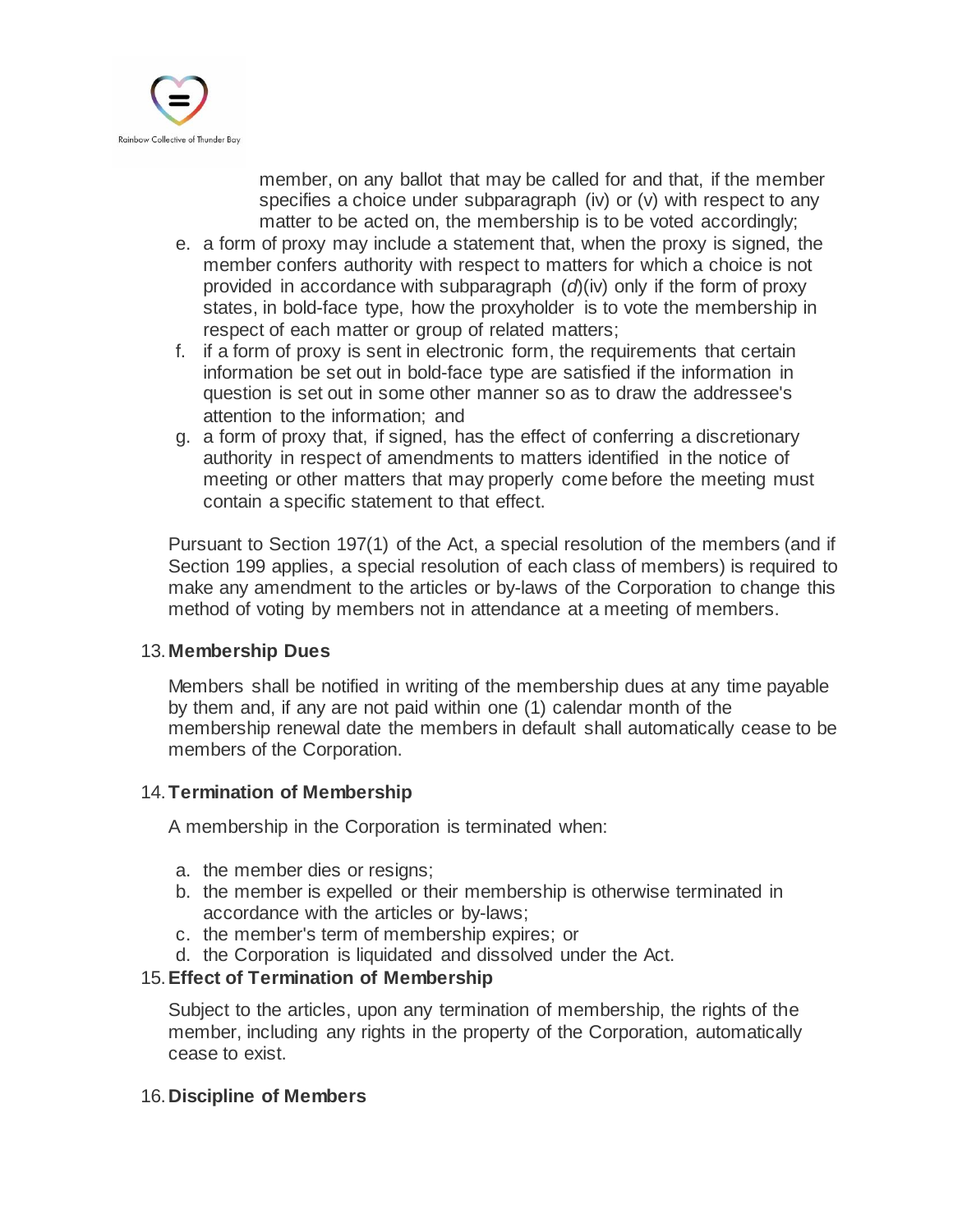

The board shall have authority to suspend or expel any member from the Corporation for any one or more of the following grounds:

- a. violating any provision of the articles, by-laws, or written policies of the Corporation;
- b. carrying out any conduct which may be detrimental to the Corporation as determined by the board in its sole discretion;
- c. for any other reason that the board in its sole and absolute discretion considers to be reasonable, having regard to the purpose of the Corporation.

In the event that the board determines that a member should be expelled or suspended from membership in the Corporation, the president, or such other officer as may be designated by the board, shall provide twenty (20) days notice of suspension or expulsion to the member and shall provide reasons for the proposed suspension or expulsion. The member may make written submissions to the president, or such other officer as may be designated by the board, in response to the notice received within such twenty (20) day period. In the event that no written submissions are received by the president, the president, or such other officer as may be designated by the board, may proceed to notify the member that the member is suspended or expelled from membership in the Corporation. If written submissions are received in accordance with this section, the board will consider such submissions in arriving at a final decision and shall notify the member concerning such final decision within a further twenty (20) days from the date of receipt of the submissions. The board's decision shall be final and binding on the member, without any further right of appeal.

### 17.**Proposals Nominating Directors at Annual Members' Meetings**

Subject to the Regulations under the Act, any proposal may include nominations for the election of directors if the proposal is signed by not less than 5% of members entitled to vote at the meeting at which the proposal is to be presented.

### 18.**Cost of Publishing Proposals for Annual Members' Meetings**

The member who submitted the proposal shall pay the cost of including the proposal and any statement in the notice of meeting at which the proposal is to be presented unless otherwise provided by ordinary resolution of the members present at the meeting.

### 19.**Place of Members' Meeting**

Subject to compliance with section 159 (Place of Members' Meetings) of the Act, meetings of the members may be held at any place within Canada determined by the board or, if all of the members entitled to vote at such meeting so agree, outside Canada.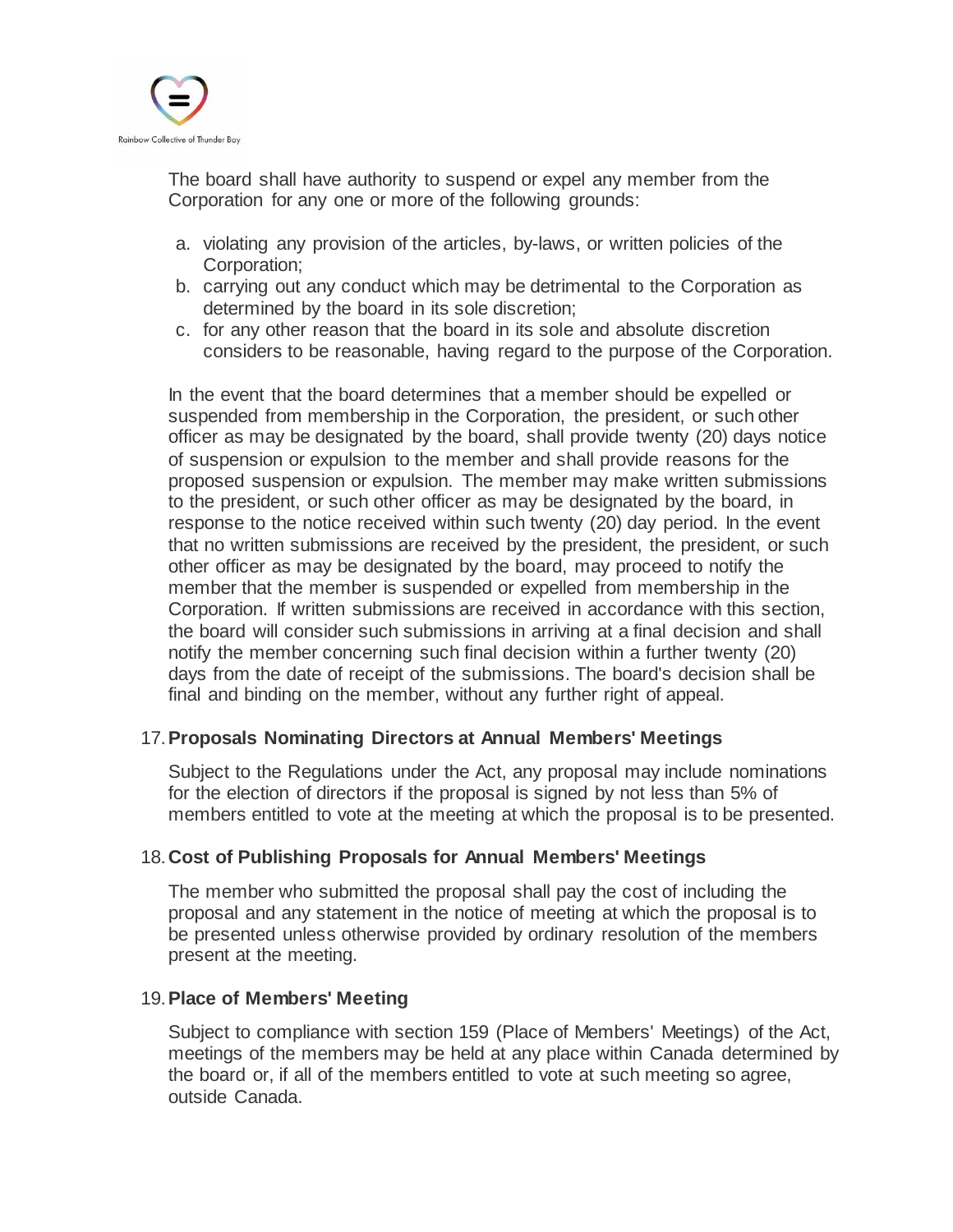

## 20.**Persons Entitled to be Present at Members' Meetings**

The only persons entitled to be present at a meeting of members shall be those entitled to vote at the meeting, the directors and the public accountant of the Corporation and such other persons who are entitled or required under any provision of the Act, articles or by-laws of the Corporation to be present at the meeting. Any other person may be admitted only on the invitation of the chair of the meeting or by resolution of the members.

### 21.**Chair of Members' Meetings**

In the event that the chair of the board and the vice-chair of the board are absent, the members who are present and entitled to vote at the meeting shall choose one of their number to chair the meeting.

### 22.**Quorum at Members' Meetings**

A quorum at any meeting of the members (unless a greater number of members are required to be present by the Act) shall be a majority of the members entitled to vote at the meeting. If a quorum is present at the opening of a meeting of members, the members present may proceed with the business of the meeting even if a quorum is not present throughout the meeting.

### 23.**Voting at Members' Meetings**

At any meeting of members every question shall, unless otherwise provided by the articles or by-laws or by the Act, be determined by a majority of the votes cast on the questions. In case of an equality of votes either on a show of hands or on a ballot or on the results of electronic voting, the chair of the meeting in addition to an original vote shall have a second or casting vote.

### 24.**Participation by Electronic Means at Members' Meetings**

If the Corporation chooses to make available a telephonic, electronic or other communication facility that permits all participants to communicate adequately with each other during a meeting of members, any person entitled to attend such meeting may participate in the meeting by means of such telephonic, electronic or other communication facility in the manner provided by the Act. A person participating in a meeting by such means is deemed to be present at the meeting. Notwithstanding any other provision of this by-law, any person participating in a meeting of members pursuant to this section who is entitled to vote at that meeting may vote, in accordance with the Act, by means of any telephonic, electronic or other communication facility that the Corporation has made available for that purpose.

# 25.**Members' Meeting Held Entirely by Electronic Means**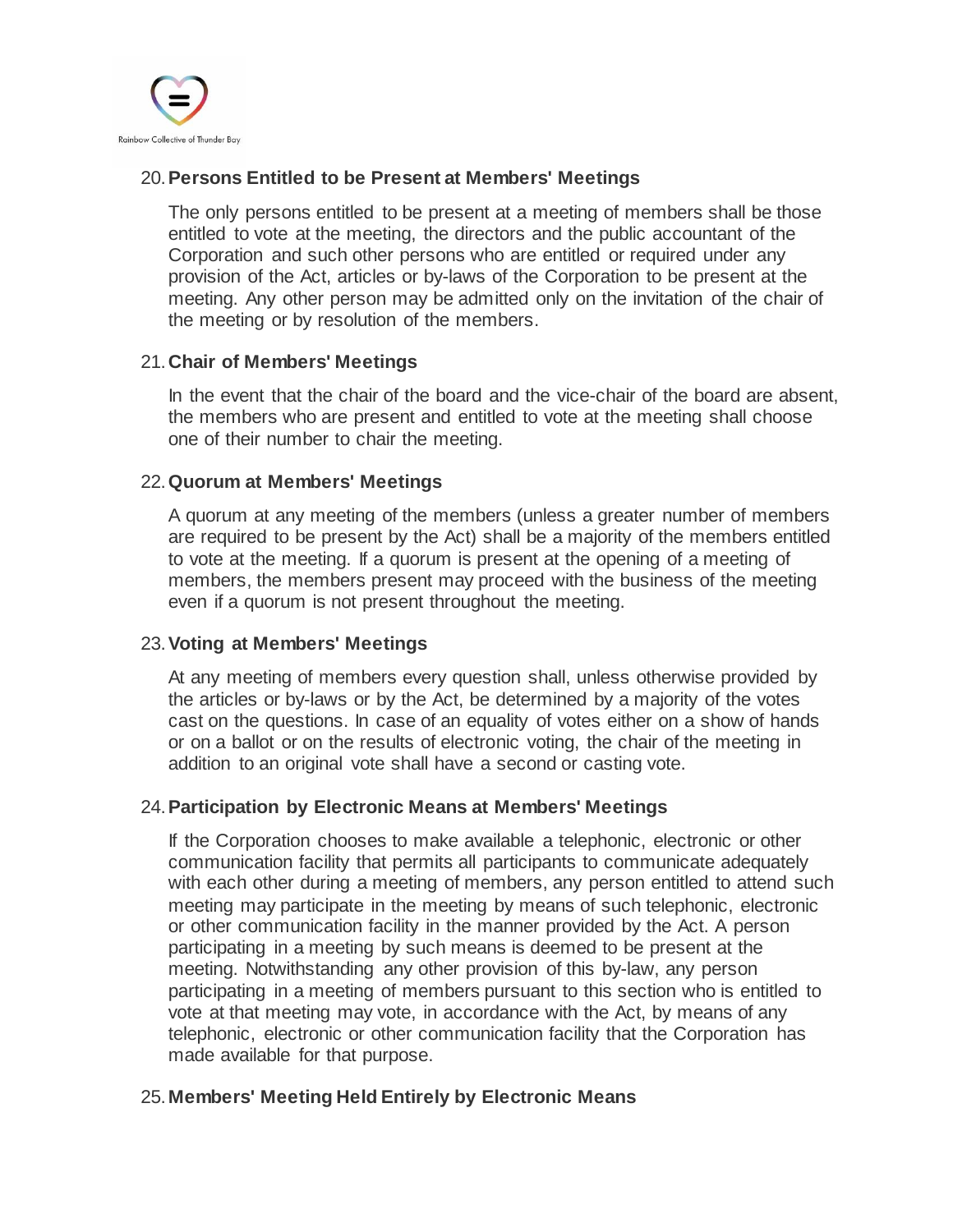

If the directors or members of the Corporation call a meeting of members pursuant to the Act, those directors or members, as the case may be, may determine that the meeting shall be held, in accordance with the Act and the Regulations, entirely by means of a telephonic, electronic or other communication facility that permits all participants to communicate adequately with each other during the meeting.

#### 26.**Number of Directors**

The board shall consist of the number of directors specified in the articles. If the articles provide for a minimum and maximum number of directors, the board shall be comprised of the fixed number of directors as determined from time to time by the members by ordinary resolution or, if the ordinary resolution empowers the directors to determine the number, by resolution of the board. In the case of a soliciting corporation the minimum number of directors may not be fewer than three (3), at least two of whom are not officers or employees of the Corporation or its affiliates.

## 27.**Term of Office of Directors**

At the first election of Directors following the approval of this by-law, onethird (1/3) directors shall be elected for a three-year term, one-third (1/3) directors shall be elected for a two-year term and one-third (1/3) directors shall be elected for a one-year term. Thereafter, except where an election is held to fill the unexpired portion of a term, newly elected directors shall be elected for threeyear (3) terms.

### 28.**Calling of Meetings of Board of Directors**

Meetings of the board may be called by the chair of the board, the vice-chair of the board or any two (2) directors at any time; provided that for the first organization meeting following incorporation, such meeting may be called by any director or incorporator. If the Corporation has only one director, that director may call and constitute a meeting.

### 29.**Notice of Meeting of Board of Directors**

Notice of the time and place for the holding of a meeting of the board shall be given in the manner provided in the section on giving notice of meeting of directors of this by-law to every director of the Corporation not less than 5 days before the time when the meeting is to be held. Notice of a meeting shall not be necessary if all of the directors are present, and none objects to the holding of the meeting, or if those absent have waived notice of or have otherwise signified their consent to the holding of such meeting. Notice of an adjourned meeting is not required if the time and place of the adjourned meeting is announced at the original meeting. Unless the by-law otherwise provides, no notice of meeting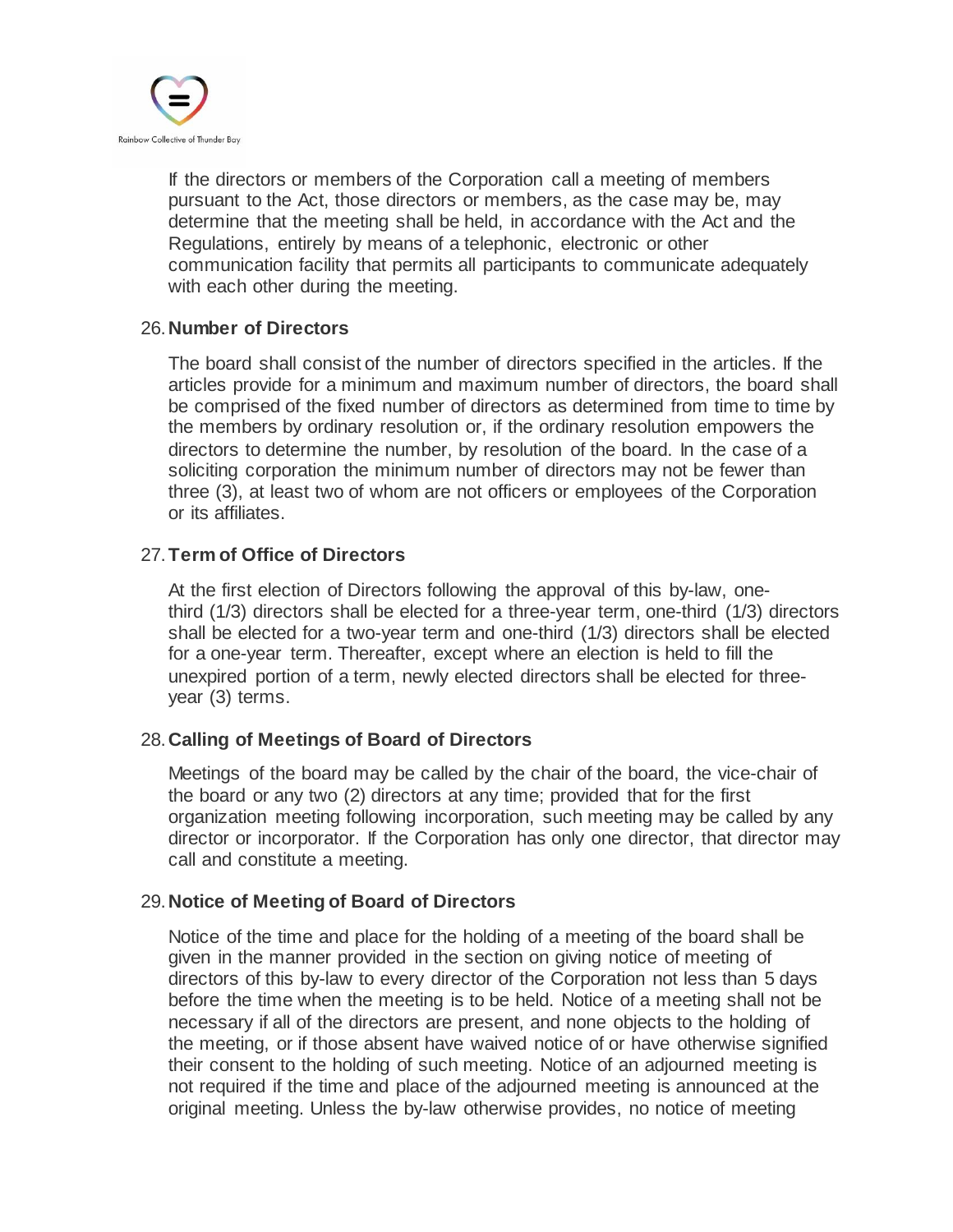

need specify the purpose or the business to be transacted at the meeting except that a notice of meeting of directors shall specify any matter referred to in subsection 138(2) (Limits on Authority) of the Act that is to be dealt with at the meeting.

### 30.**Regular Meetings of the Board of Directors**

The board may appoint a day or days in any month or months for regular meetings of the board at a place and hour to be named. A copy of any resolution of the board fixing the place and time of such regular meetings of the board shall be sent to each director forthwith after being passed, but no other notice shall be required for any such regular meeting except if subsection 136(3) (Notice of Meeting) of the Act requires the purpose thereof or the business to be transacted to be specified in the notice.

### 31.**Voting at Meetings of the Board of Directors**

At all meetings of the board, every question shall be decided by a majority of the votes cast on the question. In case of an equality of votes, the chair of the meeting in addition to an original vote shall have a second or casting vote.

#### 32.**Committees of the Board of Directors**

The board may from time to time appoint any committee or other advisory body, as it deems necessary or appropriate for such purposes and, subject to the Act, with such powers as the board shall see fit. Any such committee may formulate its own rules of procedure, subject to such regulations or directions as the board may from time to time make. Any committee member may be removed by resolution of the board of directors.

### 33.**Appointment of Officers**

The board may designate the offices of the Corporation, appoint officers on an annual or more frequent basis, specify their duties and, subject to the Act, delegate to such officers the power to manage the affairs of the Corporation. A director may be appointed to any office of the Corporation. An officer may, but need not be, a director unless these by-laws otherwise provide. Two or more offices may be held by the same person.

### 34.**Officers of the Corporation**

Unless otherwise specified by the board (which may, subject to the Act modify, restrict or supplement such duties and powers), the offices of the Corporation, if designated and if officers are appointed, shall have the following duties and powers associated with their positions: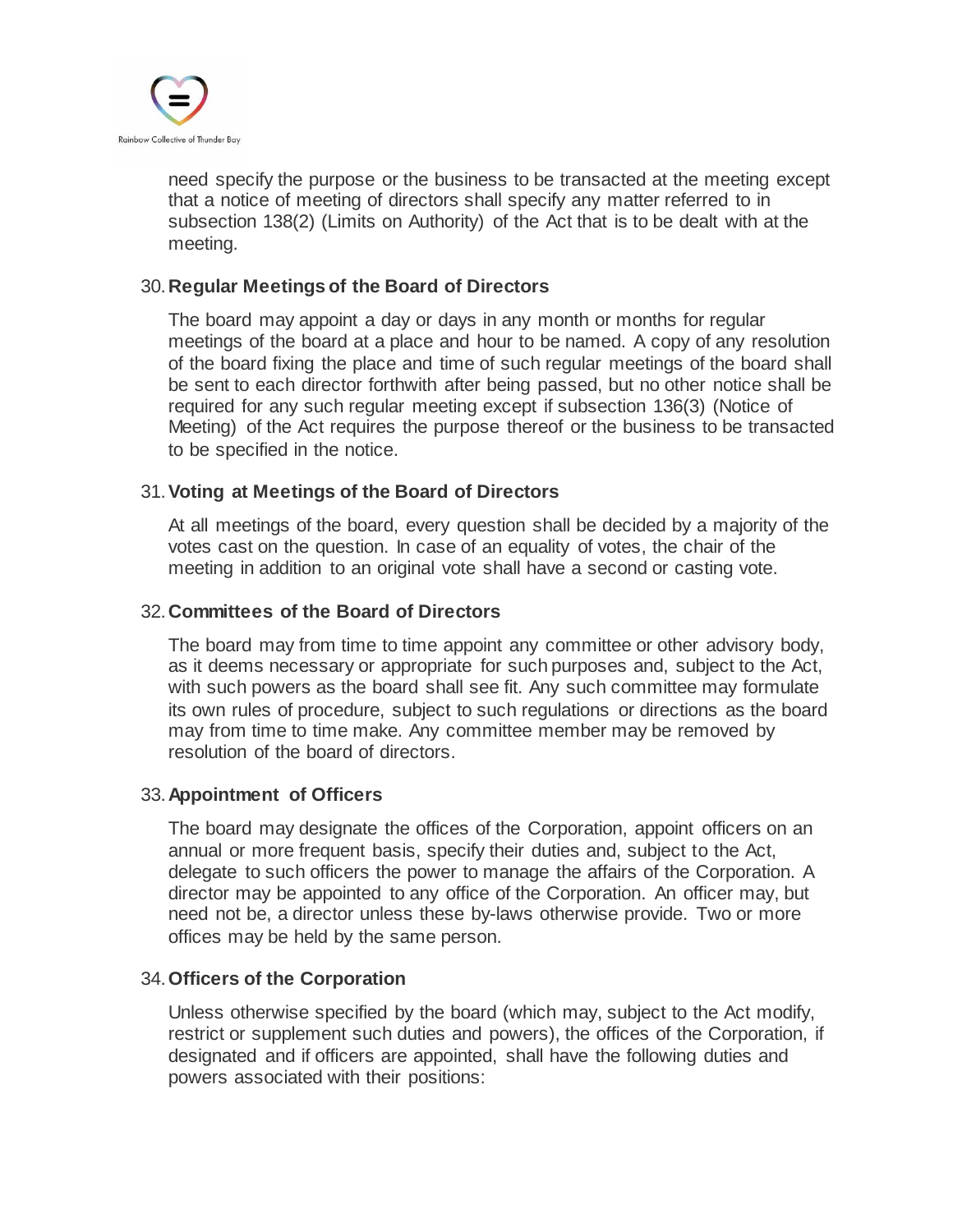

- a. Chair of the Board The chair of the board, if one is to be appointed, shall be a director. The chair of the board, if any, shall, when present, preside at all meetings of the board of directors and of the members. The chair shall have such other duties and powers as the board may specify.
- b. Vice-Chair of the Board The vice-chair of the board, if one is to be appointed, shall be a director. If the chair of the board is absent or is unable or refuses to act, the vice-chair of the board, if any, shall, when present, preside at all meetings of the board of directors and of the members. The vice-chair shall have such other duties and powers as the board may specify.
- c. President If appointed, the president shall be the chief executive officer of the Corporation and shall be responsible for implementing the strategic plans and policies of the Corporation. The president shall, subject to the authority of the board, have general supervision of the affairs of the Corporation.
- d. Secretary If appointed, the secretary shall attend and be the secretary of all meetings of the board, members and committees of the board. The secretary shall enter or cause to be entered in the Corporation's minute book, minutes of all proceedings at such meetings; the secretary shall give, or cause to be given, as and when instructed, notices to members, directors, the public accountant and members of committees; the secretary shall be the custodian of all books, papers, records, documents and other instruments belonging to the Corporation.
- e. Treasurer If appointed, the treasurer shall have such powers and duties as the board may specify.

## 35.**Officer Vacancies**

In the absence of a written agreement to the contrary, the board may remove, whether for cause or without cause, any officer of the Corporation. Unless so removed, an officer shall hold office until the earlier of:

- a. the officer's successor being appointed,
- b. the officer's resignation,
- c. such officer ceasing to be a director (if a necessary qualification of appointment) or
- d. such officer's death.

If the office of any officer of the Corporation shall be or become vacant, the directors may, by resolution, appoint a person to fill such vacancy.

# 36.**Method of Giving Notice**

Any notice (which term includes any communication or document), other than notice of a meeting of members or a meeting of the board of directors, to be given (which term includes sent, delivered or served) pursuant to the Act, the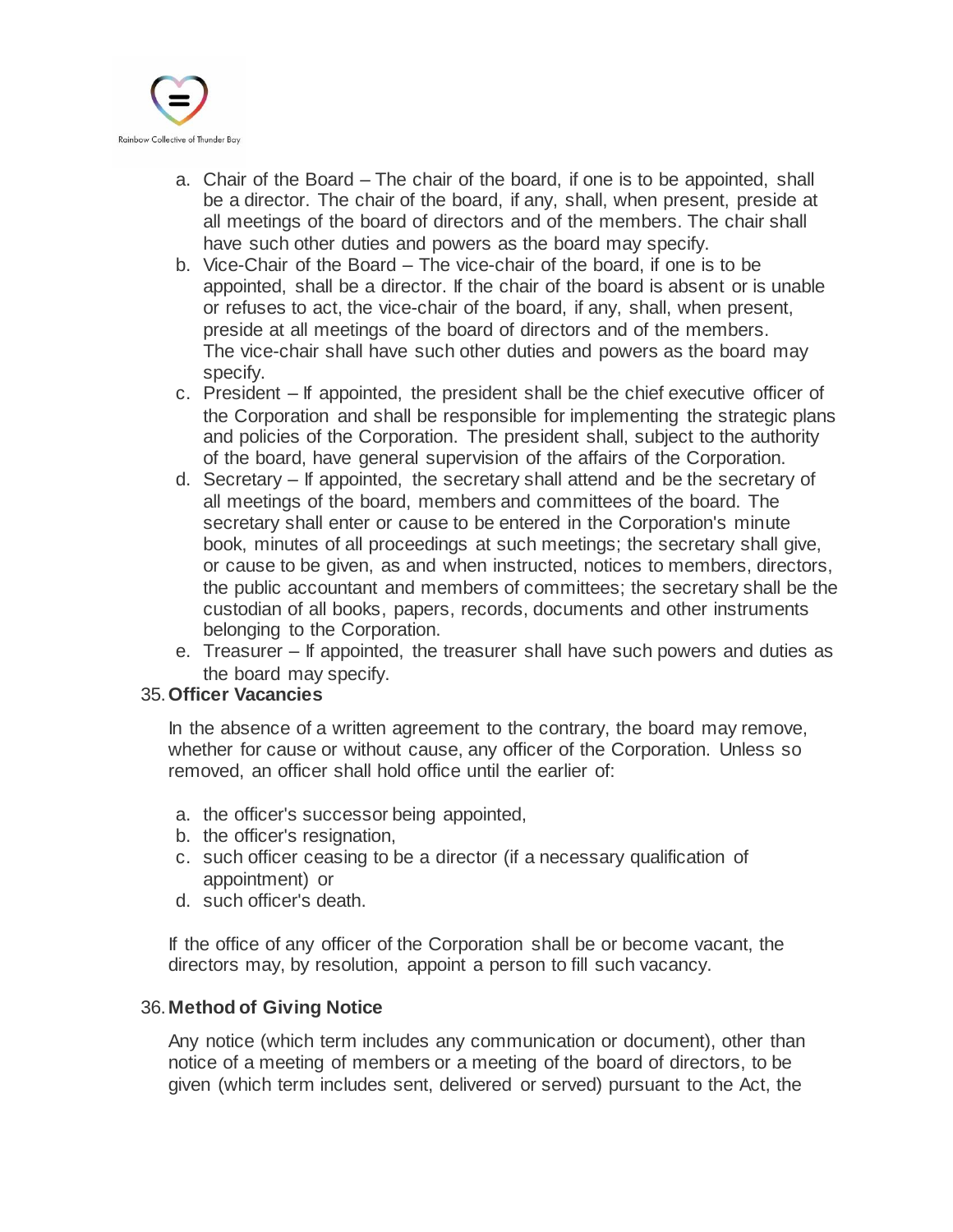

articles, the by-laws or otherwise to a member, director, officer or member of a committee of the board or to the public accountant shall be sufficiently given:

- a. if delivered personally to the person to whom it is to be given or if delivered to such person's address as shown in the records of the Corporation or in the case of notice to a director to the latest address as shown in the last notice that was sent by the Corporation in accordance with section 128 (Notice of directors) or 134 (Notice of change of directors);
- b. if mailed to such person at such person's recorded address by prepaid ordinary or air mail;
- c. if sent to such person by telephonic, electronic or other communication facility at such person's recorded address for that purpose; or
- d. if provided in the form of an electronic document in accordance with Part 17 of the Act.

A notice so delivered shall be deemed to have been given when it is delivered personally or to the recorded address as aforesaid; a notice so mailed shall be deemed to have been given when deposited in a post office or public letter box; and a notice so sent by any means of transmitted or recorded communication shall be deemed to have been given when dispatched or delivered to the appropriate communication company or agency or its representative for dispatch. The secretary may change or cause to be changed the recorded address of any member, director, officer, public accountant or member of a committee of the board in accordance with any information believed by the secretary to be reliable. The declaration by the secretary that notice has been given pursuant to this bylaw shall be sufficient and conclusive evidence of the giving of such notice. The signature of any director or officer of the Corporation to any notice or other document to be given by the Corporation may be written, stamped, typewritten or printed or partly written, stamped, type-written or printed.

### 37.**Omissions and Errors**

The accidental omission to give any notice to any member, director, officer, member of a committee of the board or public accountant, or the non-receipt of any notice by any such person where the Corporation has provided notice in accordance with the by-laws or any error in any notice not affecting its substance shall not invalidate any action taken at any meeting to which the notice pertained or otherwise founded on such notice.

#### 38.**Mediation and Arbitration**

Disputes or controversies among members, directors, officers, committee members, or volunteers of the Corporation are as much as possible to be resolved in accordance with mediation and/or arbitration as provided in the section on dispute resolution mechanism of this by-law.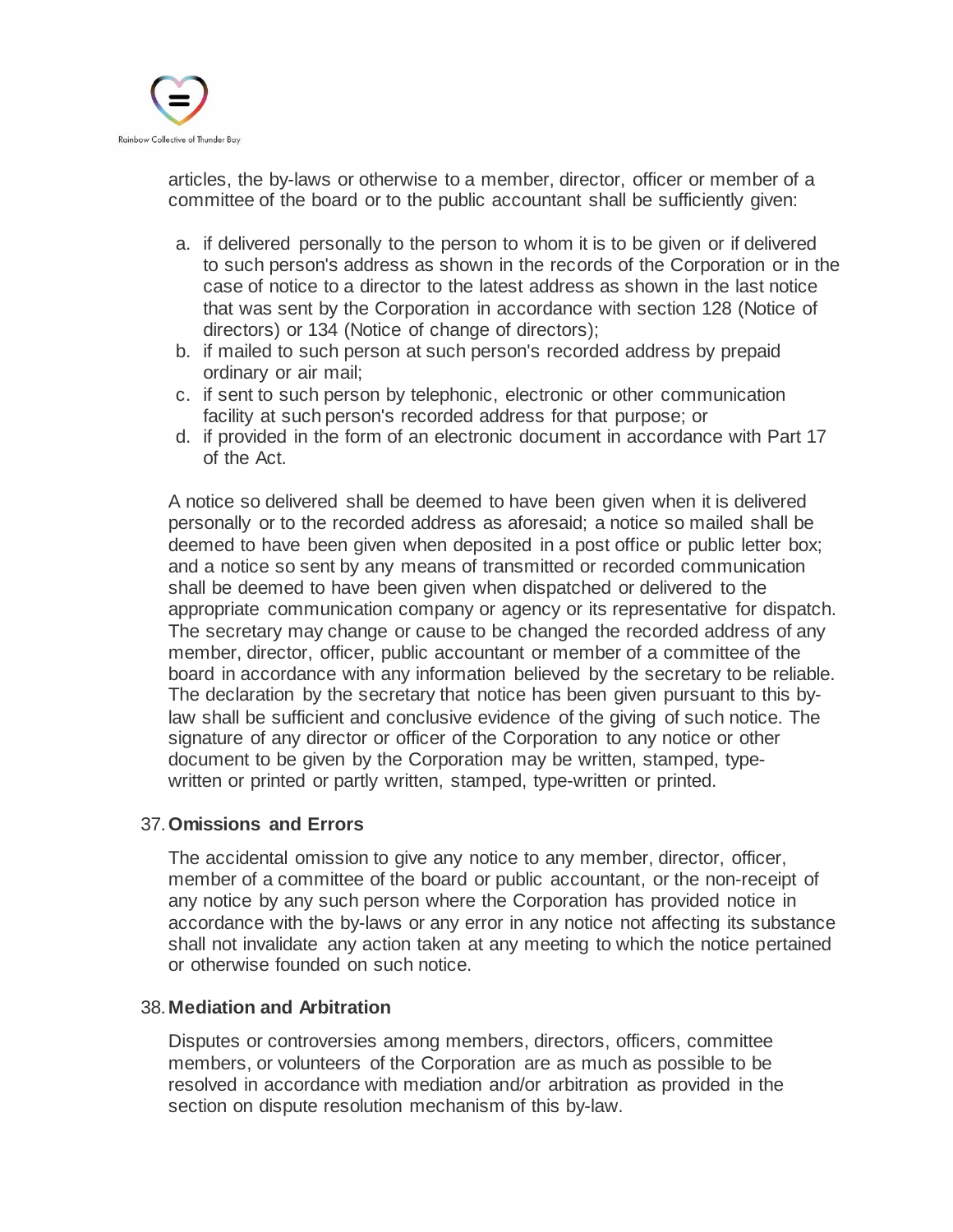

#### 39.**Dispute Resolution Mechanism**

In the event that a dispute or controversy among members, directors, officers, committee members or volunteers of the Corporation arising out of or related to the articles or by-laws, or out of any aspect of the operations of the Corporation is not resolved in private meetings between the parties then without prejudice to or in any other way derogating from the rights of the members, directors, officers, committee members, employees or volunteers of the Corporation as set out in the articles, by-laws or the Act, and as an alternative to such person instituting a law suit or legal action, such dispute or controversy shall be settled by a process of dispute resolution as follows:

- o The dispute or controversy shall first be submitted to a panel of mediators whereby the one party appoints one mediator, the other party (or if applicable the board of the Corporation) appoints one mediator, and the two mediators so appointed jointly appoint a third mediator. The three mediators will then meet with the parties in question in an attempt to mediate a resolution between the parties.
- $\circ$  The number of mediators may be reduced from three to one or two upon agreement of the parties.
- $\circ$  If the parties are not successful in resolving the dispute through mediation, then the parties agree that the dispute shall be settled by arbitration before a single arbitrator, who shall not be any one of the mediators referred to above, in accordance with the provincial or territorial legislation governing domestic arbitrations in force in the province or territory where the registered office of the Corporation is situated or as otherwise agreed upon by the parties to the dispute. The parties agree that all proceedings relating to arbitration shall be kept confidential and there shall be no disclosure of any kind. The decision of the arbitrator shall be final and binding and shall not be subject to appeal on a question of fact, law or mixed fact and law.

All costs of the mediators appointed in accordance with this section shall be borne equally by the parties to the dispute or the controversy. All costs of the arbitrators appointed in accordance with this section shall be borne by such parties as may be determined by the arbitrators.

#### 40.**By-laws and Effective Date**

Subject to the articles, the board of directors may, by resolution, make, amend or repeal any by-laws that regulate the activities or affairs of the Corporation. Any such by-law, amendment or repeal shall be effective from the date of the resolution of directors until the next meeting of members where it may be confirmed, rejected or amended by the members by ordinary resolution. If the bylaw, amendment or repeal is confirmed or confirmed as amended by the